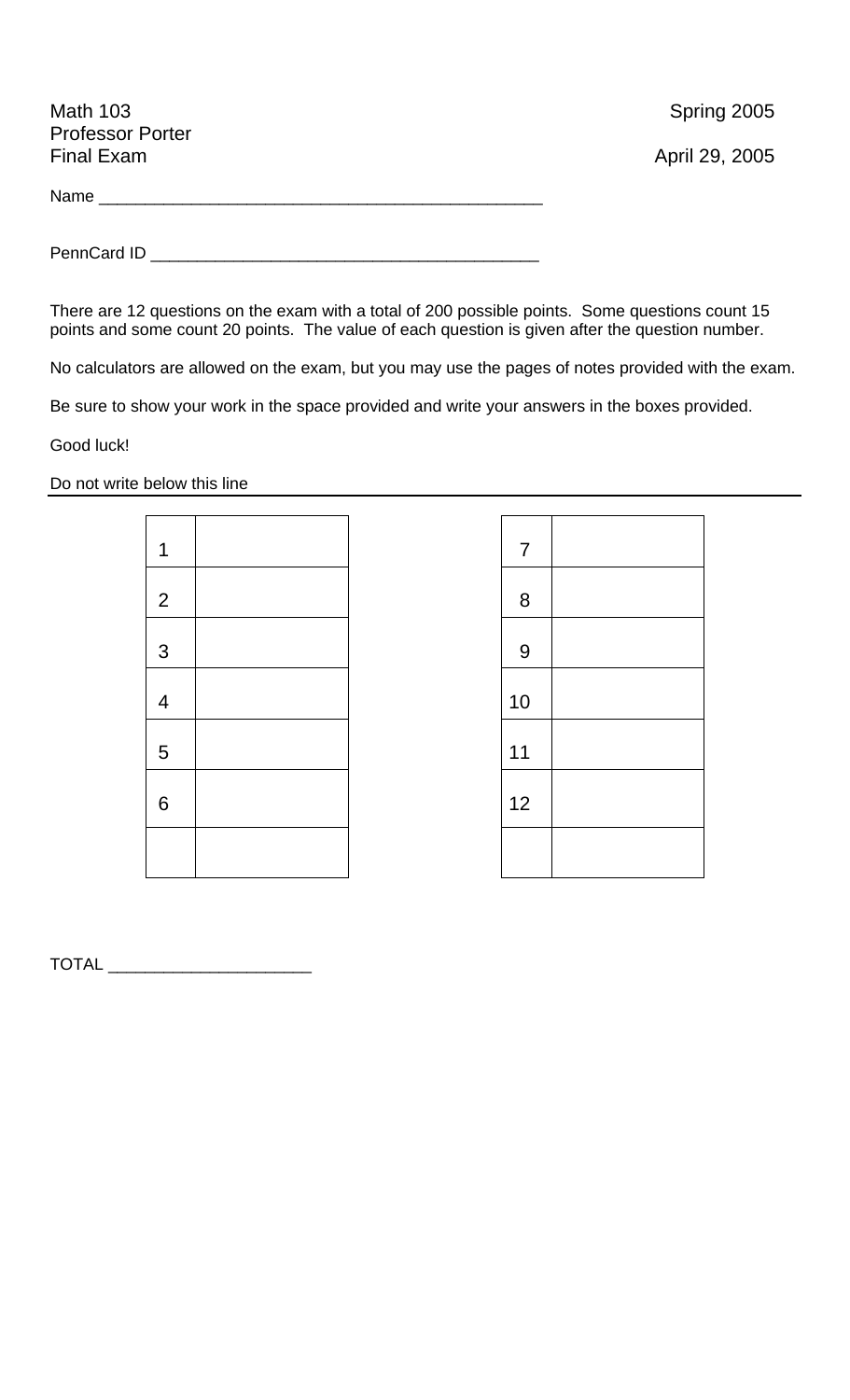1. (20 points) Compute the following limits.

a) 
$$
\lim_{x \to 1} \frac{3^{x} - 3}{x^{2} - 1} =
$$

b) 
$$
\lim_{x \to 0} \frac{e^{2x} - 1}{\sin(5x)} =
$$

2. (15 points) Find the equation of the tangent line to the curve  $xy^3 - x^2y = 6$  at the point (3,2).

The equation of the tangent line is \_\_\_\_\_\_\_\_\_\_\_\_\_\_\_\_\_\_\_\_\_\_\_\_\_\_\_\_\_\_\_\_\_\_\_\_\_\_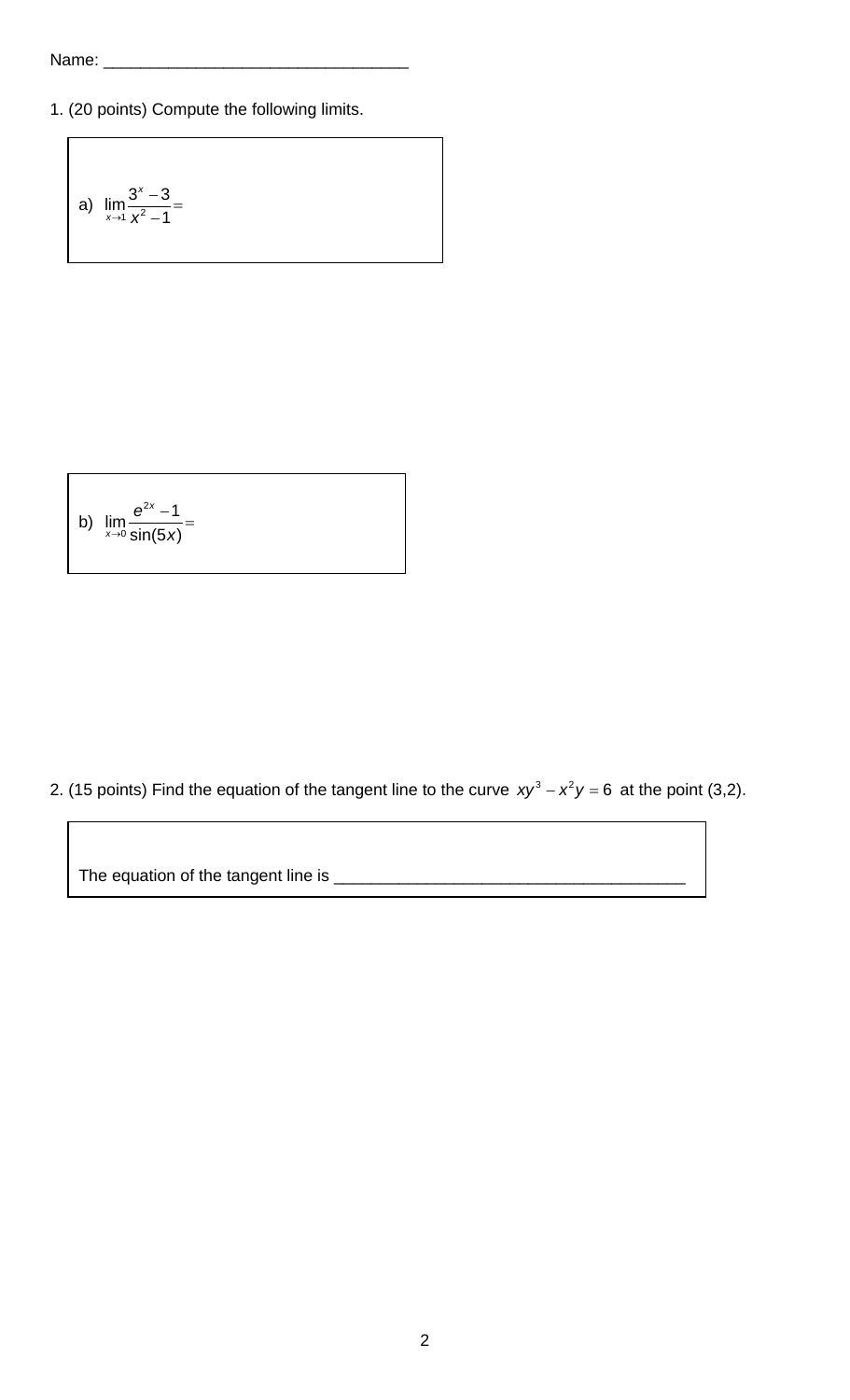| Name:          |                                                                                                |
|----------------|------------------------------------------------------------------------------------------------|
| 3. (20 points) | Consider the area in the plane bounded by the the lines, x=0, y=5, and the curve, $y = e^x$ .  |
|                | This area can calculated as $\int$ $f(x)dx$ for some function $f(x)$ and real numbers a and b. |
| i)             | What is $f(x)$ ?                                                                               |
| ii)            | What are a and b?                                                                              |
| iii)           | Calculate the area.                                                                            |
|                |                                                                                                |

| $f(x) =$ | $a =$ | $b=$ | Area = |
|----------|-------|------|--------|
|          |       |      |        |

 $\overline{\phantom{a}}$ 

٦

4. (20 points) Let  $f(x) = x^2 e^{-x} + 3$ 

- a) What are global maximum and minimum values of  $f(x)$  for  $x \ge 0$ .
- b) What is  $\lim_{x\to\infty} f(x)$ ?

| Global maximum $=$        | Global minimum $=$ |
|---------------------------|--------------------|
| $\lim_{x\to\infty}f(x) =$ |                    |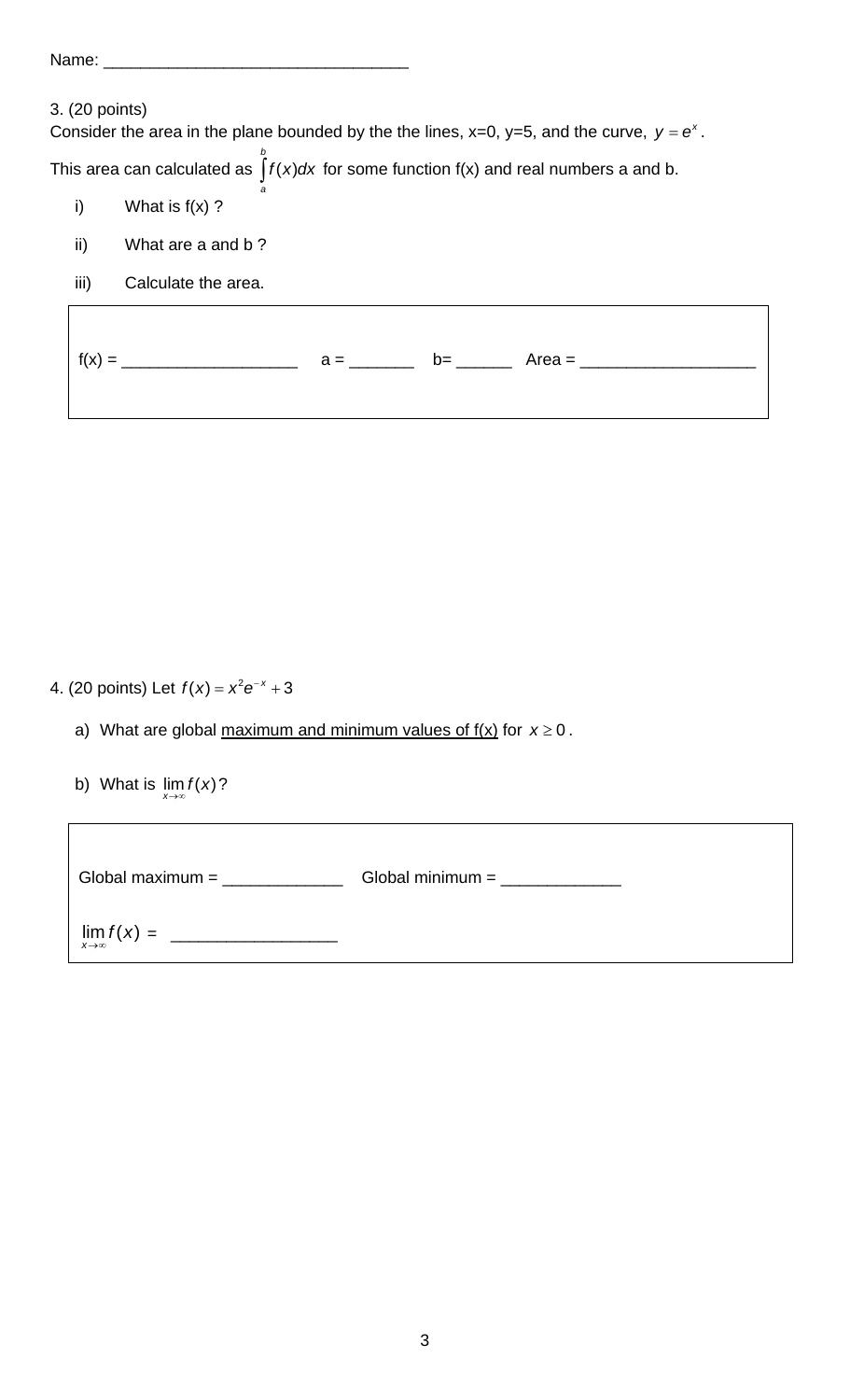5. (20 points) Evaluate the following two integrals:





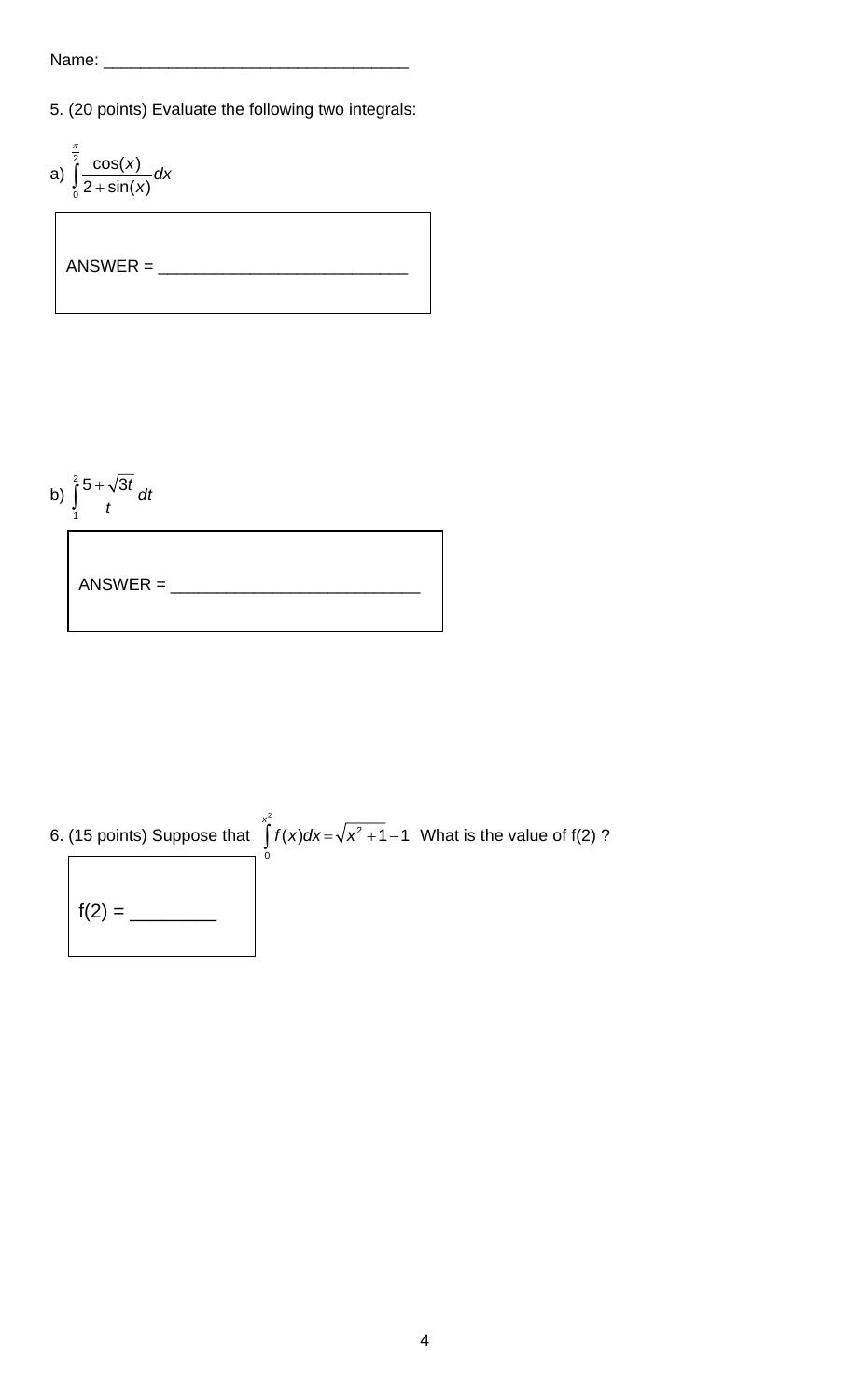$\overline{a}$ 

| 7. (15 points) A certain solid has as its base the quarter circle, $x^2 + y^2 = 4$ with $x \ge 0$ and $y \ge 0$ . |  |
|-------------------------------------------------------------------------------------------------------------------|--|
| The cross sections perpendicular to the x axis are squares. Compute the volume of this solid.                     |  |

| $VOLUME =$ |  |  |  |
|------------|--|--|--|
|            |  |  |  |

8. (20 points) A rectangular sheet of paper is to contain 72 square inches of printed matter with 2 inch margins at the top and bottom and 1 inch margins on each side. What dimensions for the sheet will use the least paper?

| $LENGTH =$<br>$WIDTH =$ |
|-------------------------|
|-------------------------|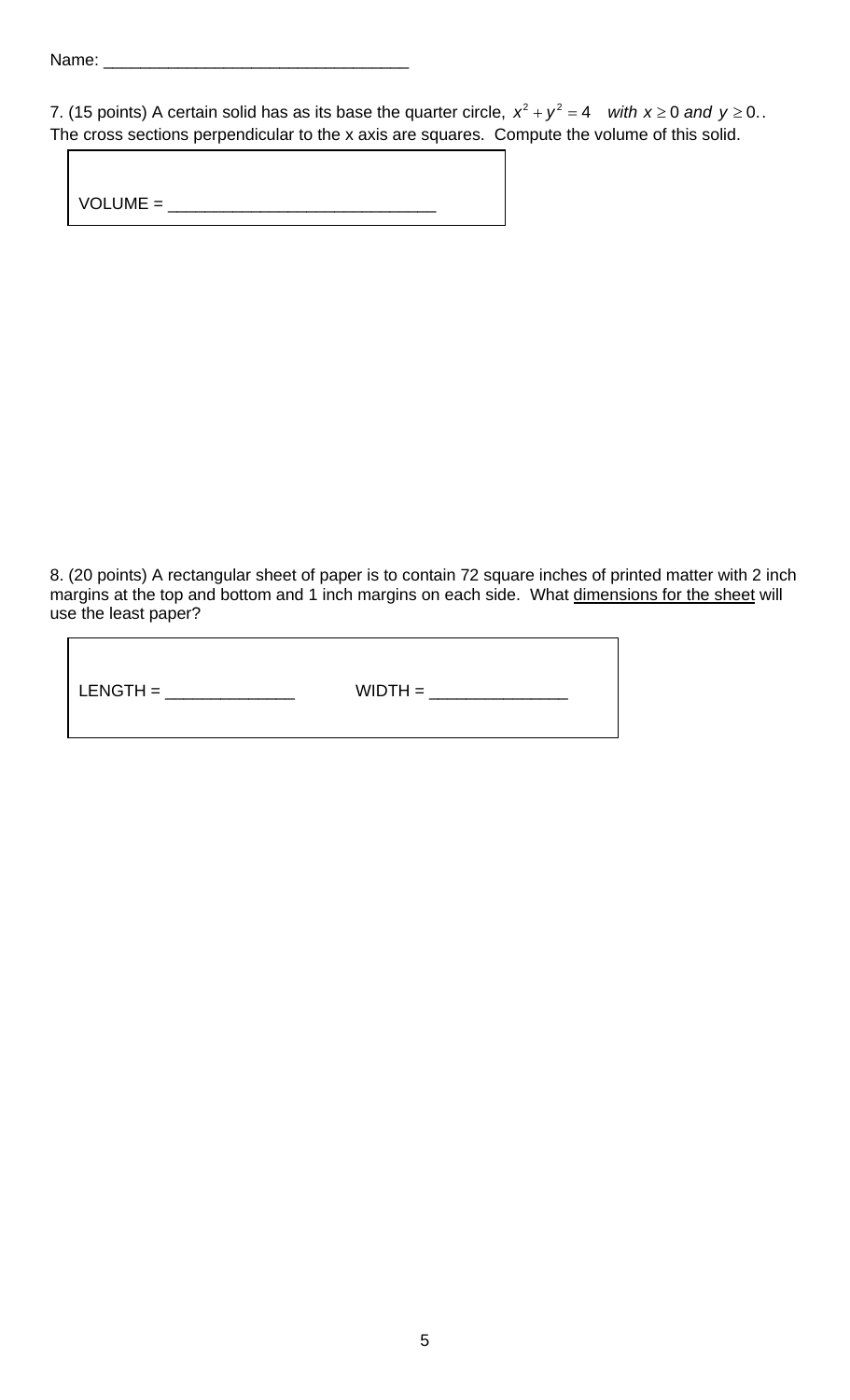Name:

9. (15 points)



The area between the curves  $y = x^3 - x^2 - 3x + 2$  and  $y = 3x + 2$  is the shaded area in the picture above. Which of the integrals below represents this area. Circle all correct answers.

a) 
$$
\int_{-2}^{3} ((x^3 - x^2 - 3x + 2) - (3x + 2))dx
$$
  
\nb) 
$$
\int_{-2}^{3} |x^3 - x^2 - 6x| dx
$$
  
\nc) 
$$
\int_{-2}^{3} ((3x + 2) - (x^3 - x^2 - 3x + 2))dx
$$
  
\nd) 
$$
\int_{-2}^{0} ((x^3 - x^2 - 3x + 2) - (3x + 2))dx + \int_{0}^{3} ((3x + 2) - (x^3 - x^2 - 3x + 2))dx
$$
  
\ne) 
$$
\int_{-2}^{0} ((3x + 2) - (x^3 - x^2 - 3x + 2))dx + \int_{0}^{3} ((x^3 - x^2 - 3x + 2) - (3x + 2))dx +
$$
  
\nf) 
$$
\int_{-2}^{0} (x^3 - x^2 - 6x) dx - \int_{0}^{3} (x^3 - x^2 - 6x) dx
$$

10. (20 points) Water is being pumped into an inverted conical tank. The tank has height of 12 feet and the radius at the top is 4 feet. If the water level is rising at a rate of 1.5 feet per minute when the height of the water is 2 feet, find the rate at which water is being pumped into the tank in cubic feet 2

per minute. (Note: The volume of a cone of height h and radius r is 3  $\frac{\pi r^2 h}{2}$ . You may leave your answer in terms of  $\pi$ .)

Water is being pumped into the tank at the rate of \_\_\_\_\_\_\_\_\_\_\_\_\_\_\_\_ cubic feet per minute.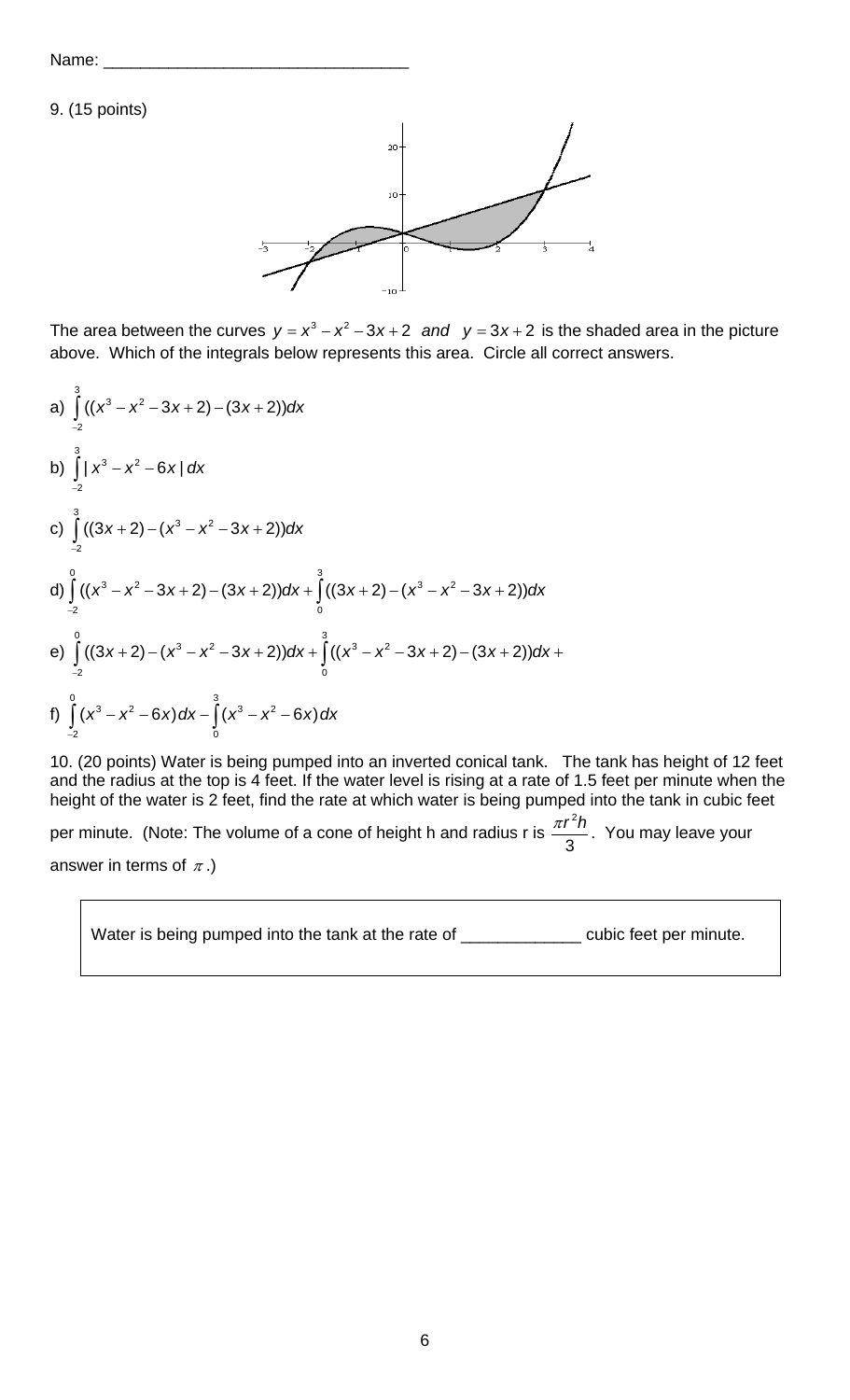11. (20 points) The graph below is the graph of f(x).



The two graphs below are the graphs of  $af(bx+c)+d$  for appropriate choices of real numbers a, b, c and d. In each case determine the numbers, a, b, c and d. (Note that the scales of the graphs below may difer from the scale of the original function.)